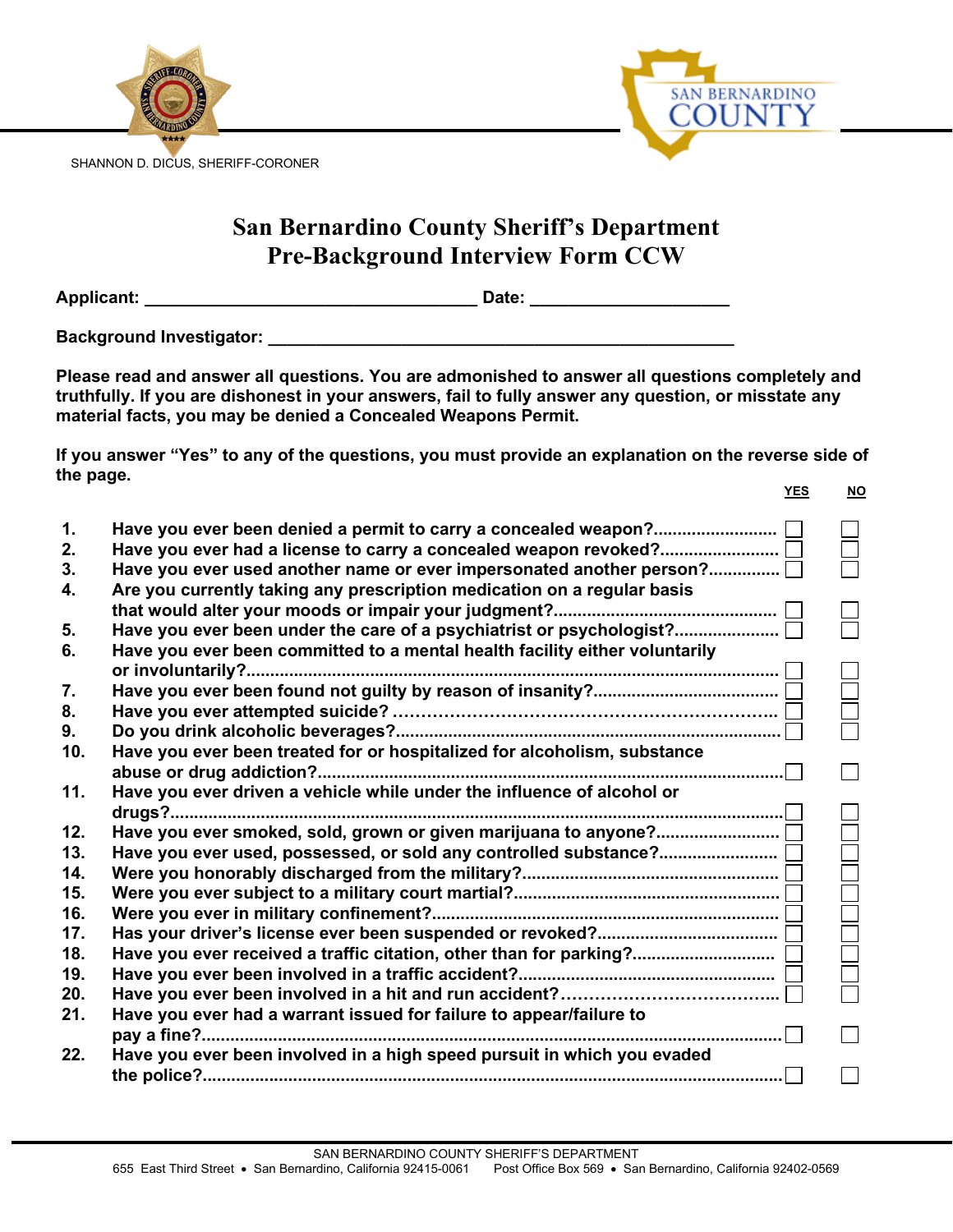| <b>Question #</b> | <b>Comments</b>          |
|-------------------|--------------------------|
|                   |                          |
|                   |                          |
|                   |                          |
|                   |                          |
|                   |                          |
|                   |                          |
|                   |                          |
|                   |                          |
|                   |                          |
|                   |                          |
|                   |                          |
|                   |                          |
|                   |                          |
|                   |                          |
|                   |                          |
|                   |                          |
|                   |                          |
|                   |                          |
|                   |                          |
|                   |                          |
|                   |                          |
|                   |                          |
|                   |                          |
|                   | $\overline{\phantom{0}}$ |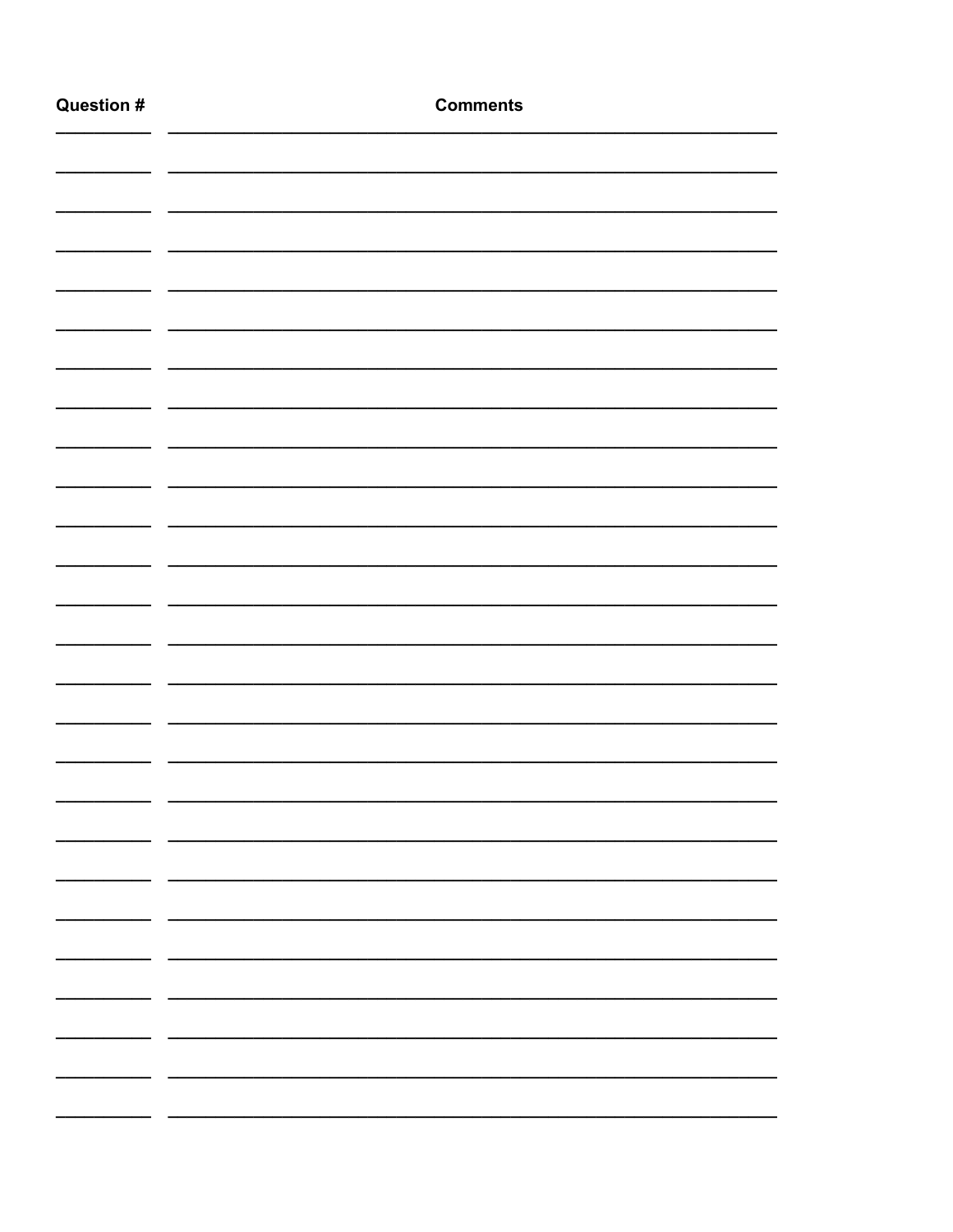|--|--|

| 23. | Were you ever arrested, detained or questioned by police as an adult or juvenile    |  |
|-----|-------------------------------------------------------------------------------------|--|
|     |                                                                                     |  |
| 24. | Do you have tattoos? If so, include description and location.                       |  |
| 25. | Are there other crimes you have committed for which you were not detained or        |  |
|     | arrested?                                                                           |  |
| 26. |                                                                                     |  |
| 27. |                                                                                     |  |
| 28. |                                                                                     |  |
| 29. |                                                                                     |  |
| 30. |                                                                                     |  |
| 31. | Have you ever succeeded in having a felony conviction reduced to a                  |  |
|     |                                                                                     |  |
| 32. | Are you now, or have you ever been, a member of, or associated with, a street       |  |
|     |                                                                                     |  |
| 33. |                                                                                     |  |
| 34. | Have you ever been involved in any incident of domestic violence?                   |  |
| 35. |                                                                                     |  |
| 36. |                                                                                     |  |
| 37. |                                                                                     |  |
| 38. |                                                                                     |  |
| 39. |                                                                                     |  |
| 40. |                                                                                     |  |
| 41. | Have you ever carried an unauthorized concealed weapon on your person or in         |  |
|     | vour vehicle?                                                                       |  |
| 42. | Did you list all of your residence addresses (even those of brief duration) for the |  |
|     |                                                                                     |  |
| 43. | Is there anything in your background you are trying to conceal?                     |  |
| 44. | Is your residence address listed on the CCW application your primary residence      |  |
|     |                                                                                     |  |

**The above information is a true and complete account of my background. I realize I could be disqualified as a CCW applicant if I fail to provide a truthful account of the requested information.**

**\_\_\_\_\_\_\_\_\_\_\_\_\_\_\_\_\_\_\_\_\_\_\_\_\_\_\_\_\_\_\_\_\_\_ Signature Date** 

**\_\_\_\_\_\_\_\_\_\_\_\_\_\_\_\_\_\_\_\_\_\_\_\_\_\_\_\_\_**